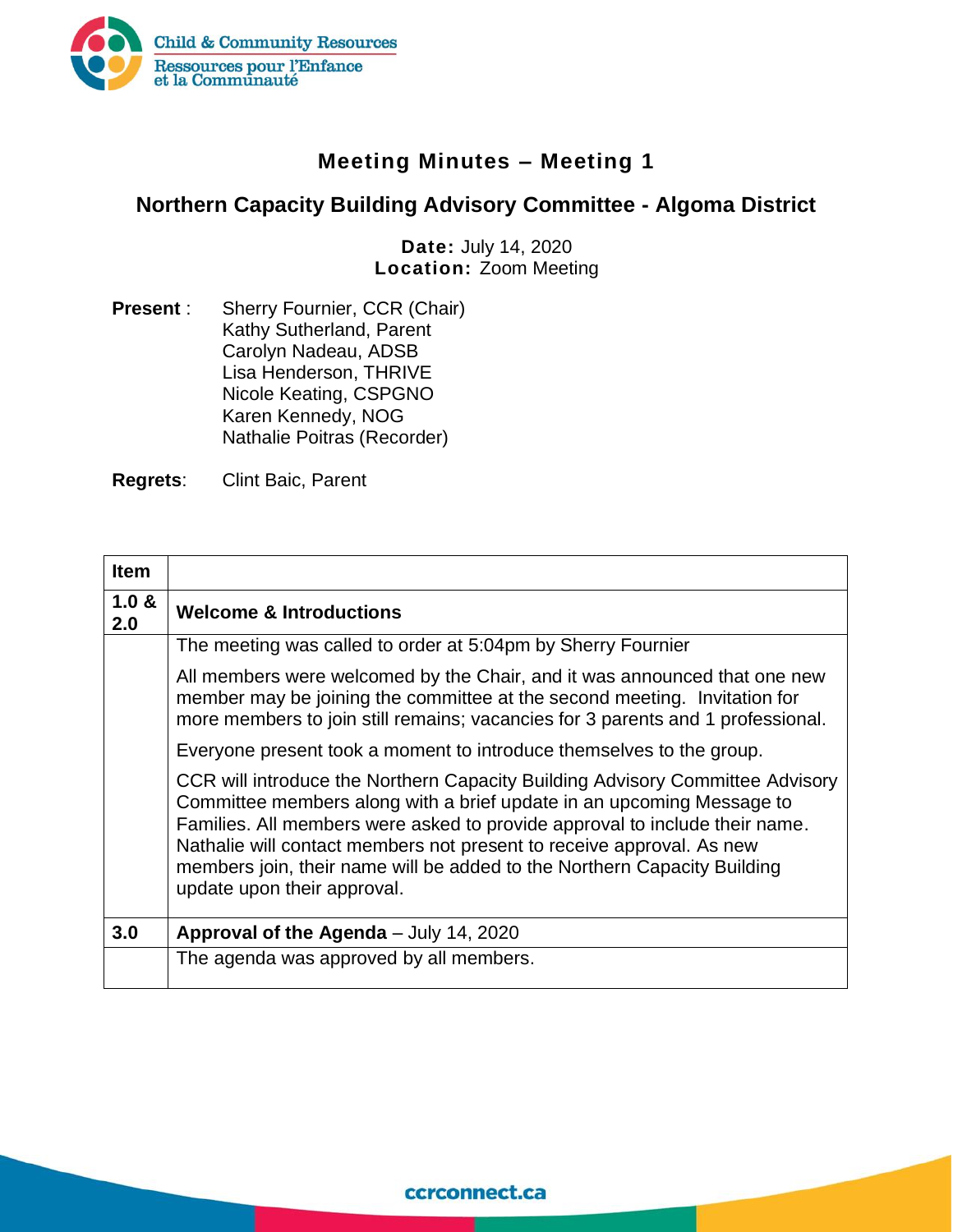| <b>Item</b> |                                                                                                                                                                                                                                                                                                                                                                                                                                                                                                    |
|-------------|----------------------------------------------------------------------------------------------------------------------------------------------------------------------------------------------------------------------------------------------------------------------------------------------------------------------------------------------------------------------------------------------------------------------------------------------------------------------------------------------------|
| 4.0         | Presentation - How did we get here?                                                                                                                                                                                                                                                                                                                                                                                                                                                                |
|             | A recap of the last 2 years was presented by Sherry Fournier in form of a power<br>point presentation which will be shared with committee members following the<br>meeting.                                                                                                                                                                                                                                                                                                                        |
|             | Following the presentation the Chair provided clarification regarding the total<br>funding allocation for each Northern Capacity Building Advisory Committee<br>(Thunder Bay, Algoma, Sudbury Manitoulin, and Kenora Rainy River Districts);<br>each district will have the responsibility to select priorities and provide advice to<br>CCR how best to allocate the available funding. The funding (\$150,000 per<br>district) is available for one year and must be utilized by March 31, 2021. |
|             | 1. Q. Foundational services – request for more details.                                                                                                                                                                                                                                                                                                                                                                                                                                            |
|             | A. A description of foundational services can be found in the Ontario<br>Autism Panel Advisory Report. Many are anticipating an<br>announcement from government as to when these services will begin.<br>The services defined as foundational are very similar to those provided<br>by the Northern Capacity Building so CCR will continue to work with<br>northern partners to develop and deliver these services.                                                                                |
| 5.0         | <b>Review Draft Terms of References (TOR)</b>                                                                                                                                                                                                                                                                                                                                                                                                                                                      |
|             | The TORs have been approved in principle by the committee members however<br>committee members are invited to send additional amendments to Nathalie at<br>npoitras@ccrconnect.ca by the date stated at Item 9.0 "Committee Action Item".                                                                                                                                                                                                                                                          |
|             | The final version will be presented at the next meeting for final approval.                                                                                                                                                                                                                                                                                                                                                                                                                        |
|             | The following points were clarified by the Chair:                                                                                                                                                                                                                                                                                                                                                                                                                                                  |
|             | Sherry Fournier will be the appointed Chair of the committee                                                                                                                                                                                                                                                                                                                                                                                                                                       |
|             | A Co-Chair is required to work in collaboration with the Chair and Sherry<br>$\bullet$<br>welcomes parents to this opportunity. If names are submitted, the co-<br>chair will be determined by next meeting. To submit your interest please<br>contact Nathalie Poitras at npoitras@ccrconnect.ca by the date stated at<br>Item 9.0 "Committee Action Item".                                                                                                                                       |
|             | For the review of the meeting minutes, members are asked to review and<br>$\bullet$<br>provide feedback or amendments to Nathalie Poitras following an email<br>which will have the minutes and the deadline to review. The minutes will<br>be posted on Child & Community Resources' website following the<br>members review. If no feedback is received by the provided deadline, the<br>Chair will assume that there are no amendments to the minutes.                                          |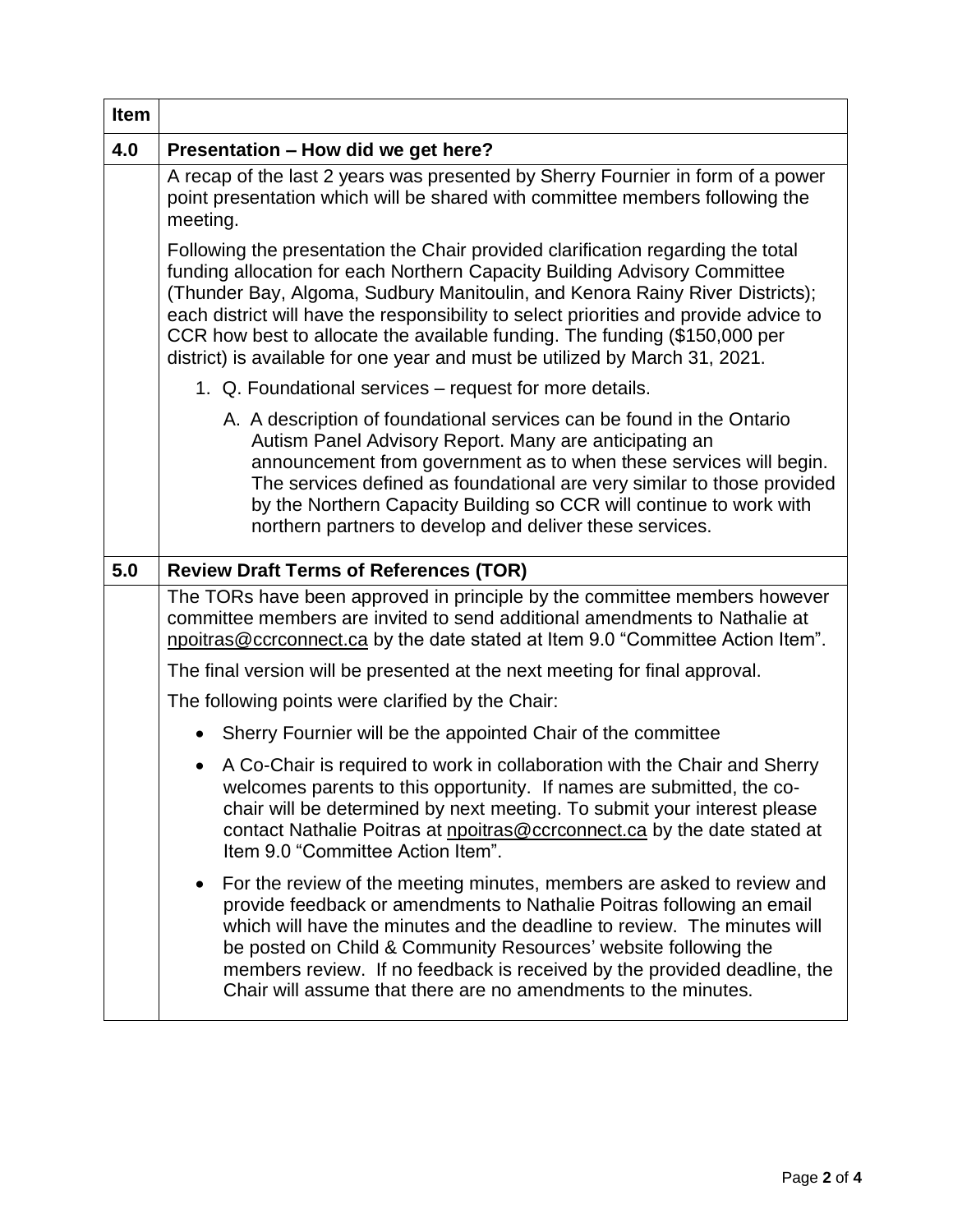| <b>Item</b> |                                                                                                                                                                                                                                                                                                                                                                                                                                                                                                                                                                                                                                                                                                                                                                                                                                                                                                                                                                                                              |
|-------------|--------------------------------------------------------------------------------------------------------------------------------------------------------------------------------------------------------------------------------------------------------------------------------------------------------------------------------------------------------------------------------------------------------------------------------------------------------------------------------------------------------------------------------------------------------------------------------------------------------------------------------------------------------------------------------------------------------------------------------------------------------------------------------------------------------------------------------------------------------------------------------------------------------------------------------------------------------------------------------------------------------------|
| 6.0         | <b>Proposed Timelines (Calendar)</b>                                                                                                                                                                                                                                                                                                                                                                                                                                                                                                                                                                                                                                                                                                                                                                                                                                                                                                                                                                         |
|             | The Chair explained that the draft timeline developed is to provide an overview of<br>the action items. This is not an exhaustive list and will be updated as the<br>committee completes the work. The members are asked to review the calendar<br>and bring forth any feedback to Nathalie at npoitras@ccrconnect.ca by the date<br>stated at Item 9.0 "Committee Action Item".                                                                                                                                                                                                                                                                                                                                                                                                                                                                                                                                                                                                                             |
| 7.0         | <b>Proposed Meeting Dates</b>                                                                                                                                                                                                                                                                                                                                                                                                                                                                                                                                                                                                                                                                                                                                                                                                                                                                                                                                                                                |
|             | Future meeting dates proposed at the meeting were drafted by following today's<br>date and time. All members agreed that the meetings start time in the fall<br>should be amended to start at 5:30pm. Dates will be kept as is, except for<br>September $8th$ , members agreed to move the meeting to Wednesday,<br>September 9 <sup>th</sup> . These changes will be reflected in the Meeting Dates document<br>for final approval at the next meeting.<br>If required, members are welcome to provide more feedback if there are any<br>concerns or questions regarding future dates and times to Nathalie at<br>npoitras@ccrconnect.ca by the date stated at Item 9.0 "Committee Action Item".<br>Sherry explained that it is clear with the summer months and competing<br>priorities with Covid19 that regrets are anticipated and not everyone will be able<br>to attend every meeting. If someone is absent, the Chair will be ready to provide<br>individual updates to members who missed meetings. |
| 8.0         | <b>Communication</b>                                                                                                                                                                                                                                                                                                                                                                                                                                                                                                                                                                                                                                                                                                                                                                                                                                                                                                                                                                                         |
|             | The Chair explained the commitment of the Advisory Committee is to be<br>transparent to the public and this consists of posting final approved documents<br>and minutes to CCR's website to keep the public in the know. Also, the<br>committee welcomes feedback, ideas and suggestions from parents,<br>professionals that wishes to contribute. Members are welcome to bring the<br>community's ideas to meetings or email Nathalie prior to scheduled meetings.                                                                                                                                                                                                                                                                                                                                                                                                                                                                                                                                          |
| 9.0         | <b>Adjournment</b>                                                                                                                                                                                                                                                                                                                                                                                                                                                                                                                                                                                                                                                                                                                                                                                                                                                                                                                                                                                           |
|             | The meeting was adjourned at 6:06.                                                                                                                                                                                                                                                                                                                                                                                                                                                                                                                                                                                                                                                                                                                                                                                                                                                                                                                                                                           |
|             | The next meeting is scheduled for August $4th$ , 2020                                                                                                                                                                                                                                                                                                                                                                                                                                                                                                                                                                                                                                                                                                                                                                                                                                                                                                                                                        |